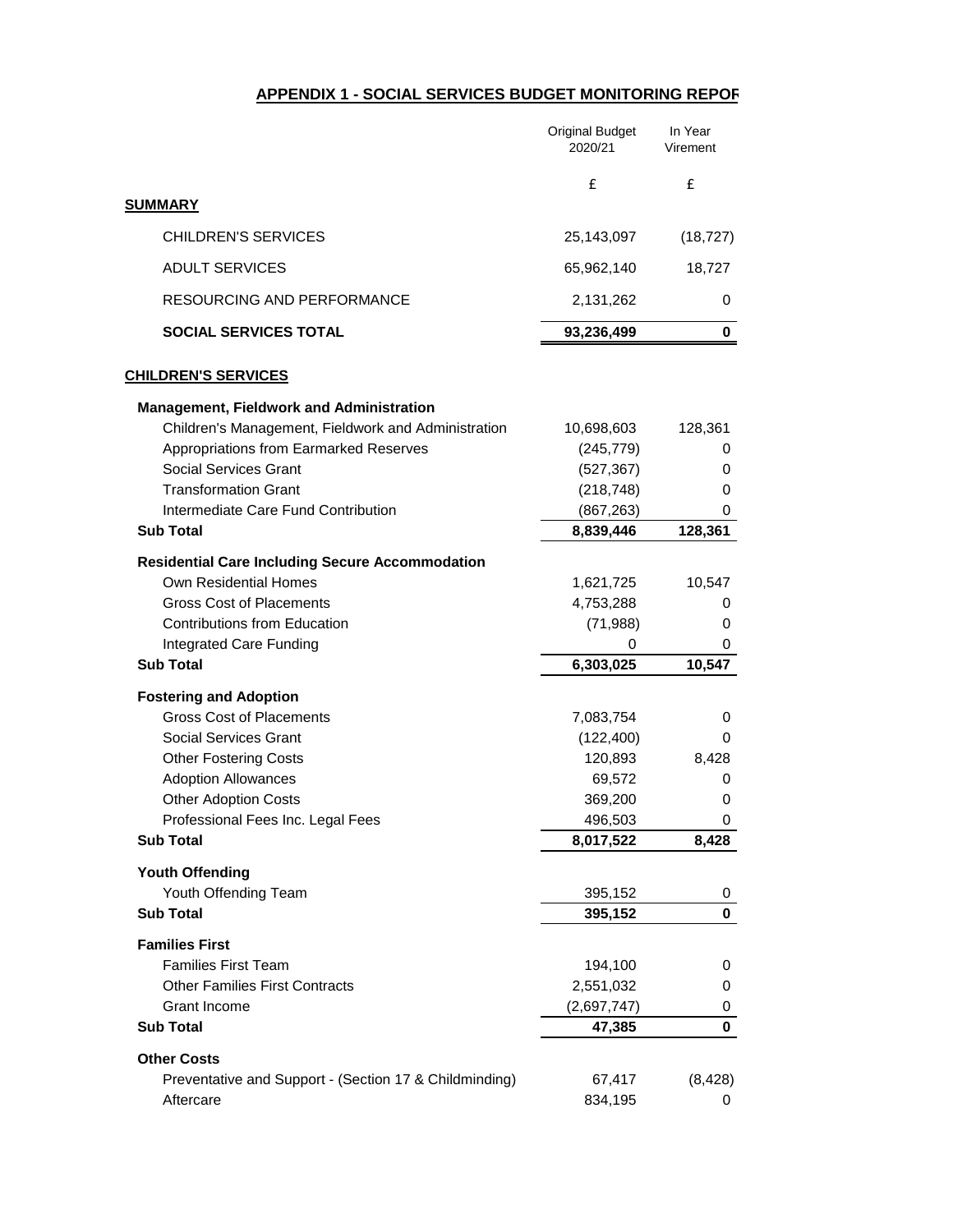| Agreements with Voluntary Organisations             | 614,272     | (157, 635)     |
|-----------------------------------------------------|-------------|----------------|
| Intermediate Care Fund Contribution                 | (100,000)   | Ü              |
| Other                                               | 263,485     | 0              |
| <b>Transformation Grant</b>                         | (138, 802)  | 0              |
| <b>Sub Total</b>                                    | 1,540,567   | (166, 063)     |
| <b>TOTAL CHILDREN'S SERVICES</b>                    | 25,143,097  | (18, 727)      |
| <b>ADULT SERVICES</b>                               |             |                |
| <b>Management, Fieldwork and Administration</b>     |             |                |
| Management                                          | 130,914     | 0              |
| <b>Protection of Vulnerable Adults</b>              | 342,783     | 0              |
| <b>OLA and Client Income from Client Finances</b>   | (293, 267)  | 0              |
| Commissioning                                       | 682,758     | 0              |
| Section 28a Income Joint Commissioning Post         | (17, 175)   | 0              |
| <b>Older People</b>                                 | 2,286,252   | 0              |
| Less Wanless Income                                 | (44, 747)   | 0              |
| Promoting Independence                              | 2,655,539   | 18,727         |
| <b>Social Services Grant</b>                        | (22, 493)   | 0              |
| <b>Provider Services</b>                            | 402,505     | 0              |
| <b>ICF Funding</b>                                  | (254, 781)  | 0              |
| Learning Disabilities                               | 844,529     | 0              |
| Appropriations from Earmarked Reserves              | (256, 273)  | 0              |
| Contribution from Health and Other Partners         | (44, 253)   | 0              |
| <b>Mental Health</b>                                | 1,390,776   | 0              |
| <b>ICF Funding</b>                                  | 0           | 0              |
| Section 28a Income Assertive Outreach               | (94, 769)   | 0              |
| Drug & Alcohol Services                             | 343,951     | 0              |
| <b>Emergency Duty Team</b>                          | 276,994     | 0              |
| <b>Further Vacancy Savings</b>                      | 0           | 0              |
| <b>Additional Savings Target</b>                    | 0           | 0              |
| <b>Sub Total</b>                                    | 8,329,243   | 18,727         |
| <b>Own Residential Care</b>                         |             |                |
| Residential Homes for the Elderly                   | 6,773,905   | 0              |
| Intermediate Care Fund Contribution                 | (92, 563)   | 0              |
| -Less Client Contributions                          | (2,230,000) | 0              |
| -Less Section 28a Income (Ty Iscoed)                | (115, 350)  | 0              |
| -Less Inter-Authority Income                        | (55, 161)   | 0              |
| Net Cost                                            | 4,280,831   | $\overline{0}$ |
| Accommodation for People with Learning Disabilities | 2,764,023   | 0              |
| -Less Client Contributions                          | (89, 641)   | 0              |
| -Less Contribution from Supporting People           | (41, 319)   | 0              |
| -Less Inter-Authority Income                        | (336, 671)  | 0              |
| Net Cost                                            | 2,296,392   | 0              |
| <b>Sub Total</b>                                    | 6,577,223   | 0              |
| <b>External Residential Care</b>                    |             |                |
| Long Term Placements                                |             |                |
| Older People                                        | 10,970,457  | 0              |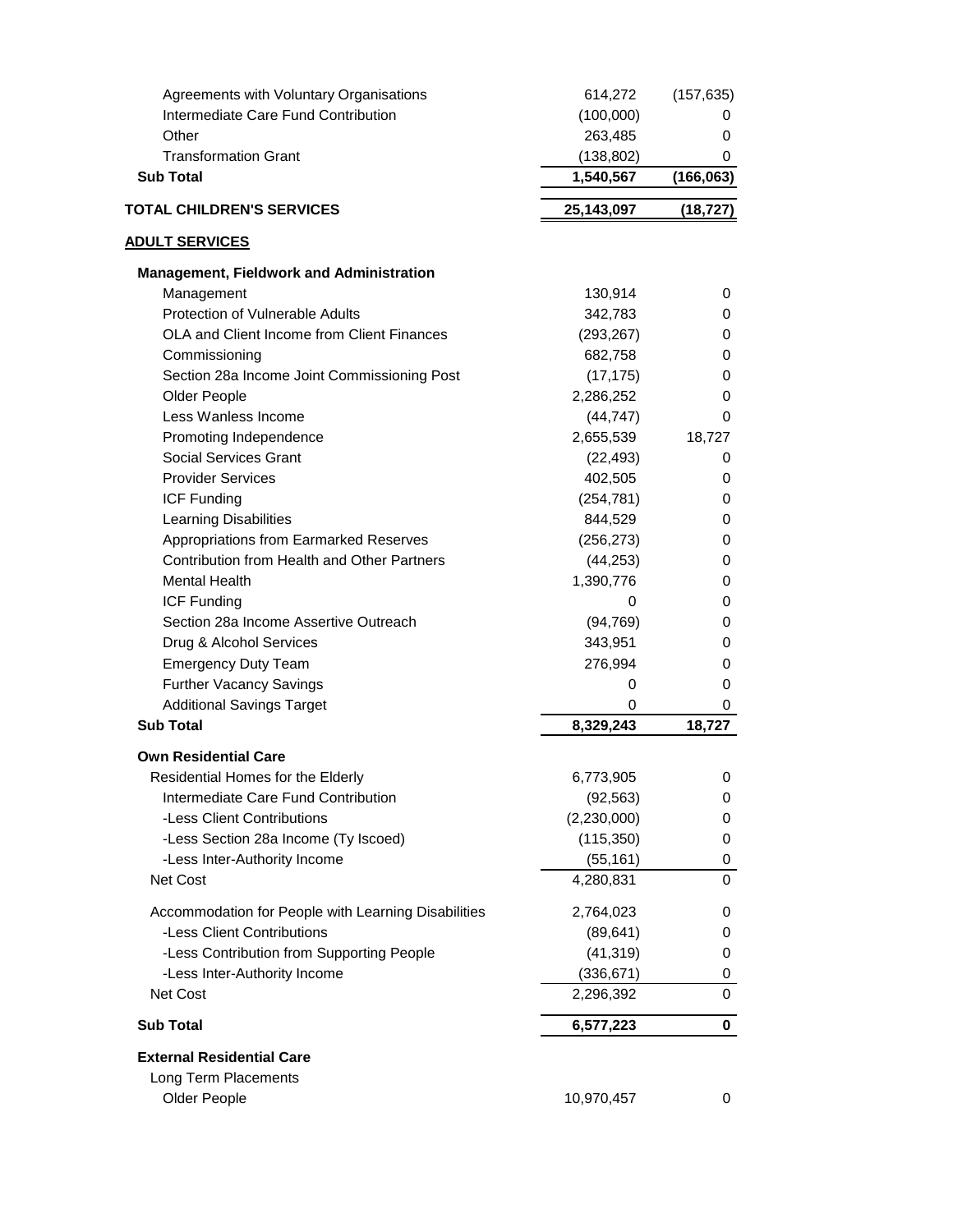|            | 0                                                                                                                                                                                                                          |
|------------|----------------------------------------------------------------------------------------------------------------------------------------------------------------------------------------------------------------------------|
| 469,988    | 0                                                                                                                                                                                                                          |
| 3,539,313  | 0                                                                                                                                                                                                                          |
| 759,512    | 0                                                                                                                                                                                                                          |
| 61,341     | 0                                                                                                                                                                                                                          |
|            | 0                                                                                                                                                                                                                          |
| 14,724,696 | 0                                                                                                                                                                                                                          |
|            |                                                                                                                                                                                                                            |
|            |                                                                                                                                                                                                                            |
|            | 0                                                                                                                                                                                                                          |
|            | 0                                                                                                                                                                                                                          |
|            | 0                                                                                                                                                                                                                          |
| 16,937     | 0                                                                                                                                                                                                                          |
| 42,023     | 0                                                                                                                                                                                                                          |
| 401,897    | 0                                                                                                                                                                                                                          |
| 15,126,593 | 0                                                                                                                                                                                                                          |
|            |                                                                                                                                                                                                                            |
|            | 0                                                                                                                                                                                                                          |
|            | 0                                                                                                                                                                                                                          |
|            | 0                                                                                                                                                                                                                          |
|            | 0                                                                                                                                                                                                                          |
|            | 0                                                                                                                                                                                                                          |
|            | 0                                                                                                                                                                                                                          |
|            | 0                                                                                                                                                                                                                          |
|            |                                                                                                                                                                                                                            |
|            | 0<br>0                                                                                                                                                                                                                     |
|            |                                                                                                                                                                                                                            |
|            |                                                                                                                                                                                                                            |
| 21,603     | 0                                                                                                                                                                                                                          |
| 106,284    | 0                                                                                                                                                                                                                          |
| 1,354,252  | 0                                                                                                                                                                                                                          |
| (72, 659)  | 0                                                                                                                                                                                                                          |
| 76,815     | 0                                                                                                                                                                                                                          |
| 1,486,295  | 0                                                                                                                                                                                                                          |
|            |                                                                                                                                                                                                                            |
|            |                                                                                                                                                                                                                            |
|            | 0                                                                                                                                                                                                                          |
|            | 0                                                                                                                                                                                                                          |
|            |                                                                                                                                                                                                                            |
| 657,818    | 0                                                                                                                                                                                                                          |
| (100,000)  | 0                                                                                                                                                                                                                          |
|            | 0                                                                                                                                                                                                                          |
|            | 0                                                                                                                                                                                                                          |
|            | 0                                                                                                                                                                                                                          |
|            |                                                                                                                                                                                                                            |
|            |                                                                                                                                                                                                                            |
|            |                                                                                                                                                                                                                            |
| 4,431,686  | 0                                                                                                                                                                                                                          |
| (67, 959)  | 0                                                                                                                                                                                                                          |
|            | (151,063)<br>(621, 424)<br>259,125<br>40,959<br>42,853<br>650,970<br>(16, 869)<br>2,884,977<br>(20, 691)<br>(24, 986)<br>770,358<br>(87, 100)<br>(81, 366)<br>4,075,293<br>70,410<br>70,410<br>221,208<br>7,168<br>786,194 |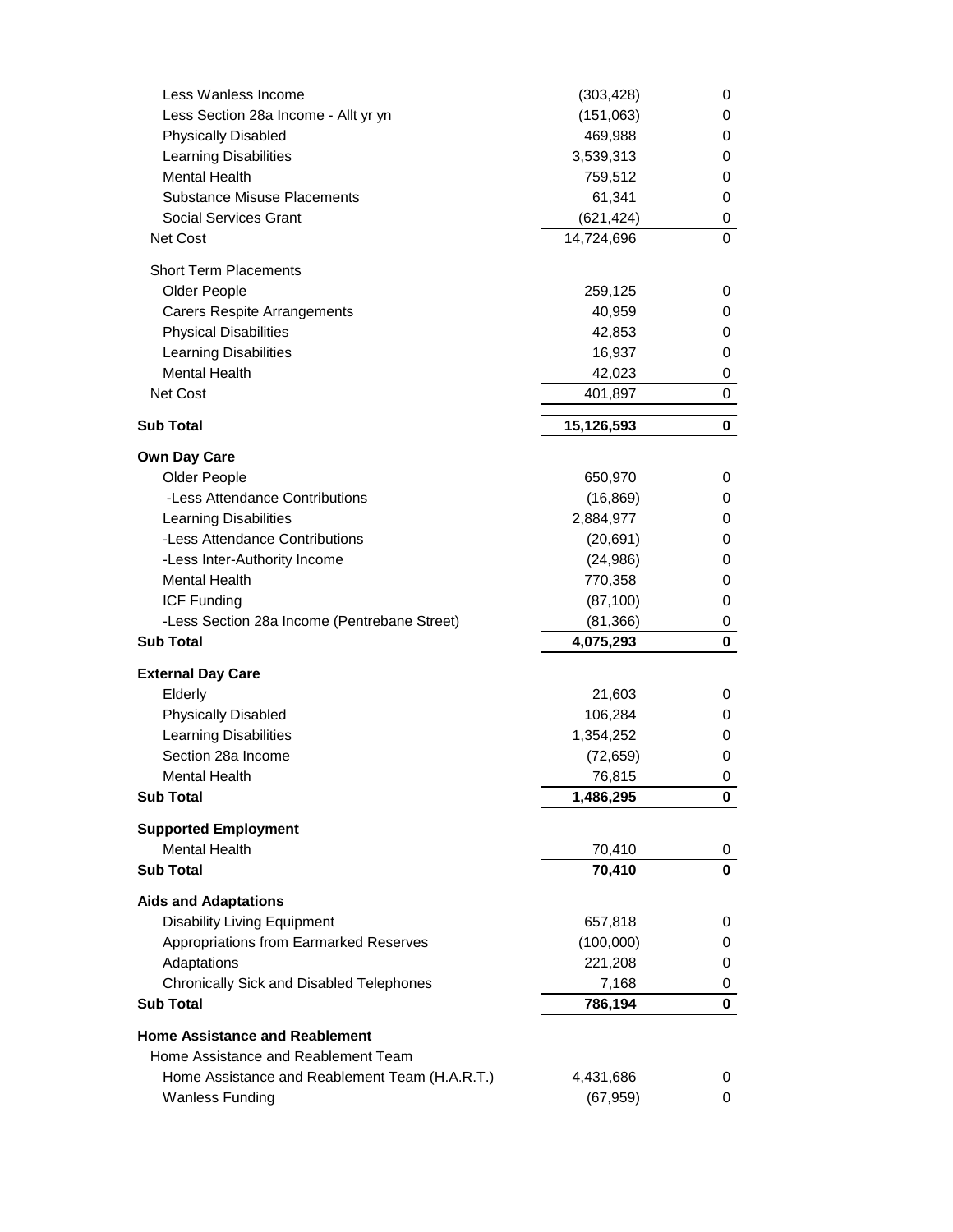| <b>ICF Funding</b>                             | (32, 306)   | 0           |
|------------------------------------------------|-------------|-------------|
| <b>Transformation Grant</b>                    | (132, 931)  | 0           |
| <b>Independent Sector Domiciliary Care</b>     |             |             |
| Elderly                                        | 6,928,364   | 0           |
| <b>Physical Disabilities</b>                   | 992,052     | 0           |
| Learning Disabilities (excluding Resettlement) | 349,865     | 0           |
| <b>Mental Health</b>                           | 238,052     | 0           |
| <b>Social Services Grant</b>                   | (964, 817)  | 0           |
| <b>Gwent Frailty Programme</b>                 | 2,456,408   | 0           |
| Appropriation from Specific Reserve            | (64, 116)   | 0           |
| <b>Sub Total</b>                               | 14,134,298  | 0           |
| <b>Other Domiciliary Care</b>                  |             |             |
| <b>Shared Lives</b>                            |             |             |
| <b>Shared Lives Scheme</b>                     | 1,399,862   | 0           |
| <b>ICF Funding</b>                             | (173, 790)  | 0           |
| -Less Contribution from Supporting People      | 0           | 0           |
| <b>Net Cost</b>                                | 1,226,072   | 0           |
| <b>Supported Living</b>                        |             |             |
| Older People                                   | 0           | 0           |
| -Less Contribution from Supporting People      | 0           | 0           |
| <b>Physical Disabilities</b>                   | 1,624,928   | 0           |
| -Less Contribution from Supporting People      | (20, 226)   | 0           |
| <b>Learning Disabilities</b>                   | 9,571,709   | 0           |
| Less Section 28a Income Joint Tenancy          | (28, 987)   | 0           |
| -Less Contribution from Supporting People      | (253, 299)  | 0           |
| <b>Mental Health</b>                           | 1,991,071   | 0           |
| -Less Contribution from Supporting People      | (10,018)    | 0           |
| <b>Social Services Grant</b>                   | (66, 661)   | 0           |
| Net Cost                                       | 12,808,517  | $\mathbf 0$ |
|                                                |             |             |
| <b>Direct Payment</b>                          |             |             |
| <b>Elderly People</b>                          | 158,349     | 0           |
| <b>Physical Disabilities</b>                   | 687,763     | 0           |
| <b>Learning Disabilities</b>                   | 679,687     | 0           |
| Section 28a Income Learning Disabilities       | (20, 808)   | 0           |
| <b>Mental Health</b>                           | 3,691       | 0           |
| <b>Social Services Grant</b>                   | (42, 537)   | 0           |
| Net Cost                                       | 1,466,145   | 0           |
| Other                                          |             |             |
| <b>Sitting Service</b>                         | 0           | 0           |
| <b>Extra Care Sheltered Housing</b>            | 521,339     | 0           |
| -Less Contribution from Supporting People      | (13, 454)   | 0           |
| Net Cost                                       | 507,885     | 0           |
| <b>Total Home Care Client Contributions</b>    | (1,970,008) | 0           |
| <b>Sub Total</b>                               | 14,038,611  | $\mathbf 0$ |
| <b>Resettlement</b>                            |             |             |
| <b>External Funding</b>                        |             |             |
| Section 28a Income                             | (1,020,410) | 0           |
|                                                |             |             |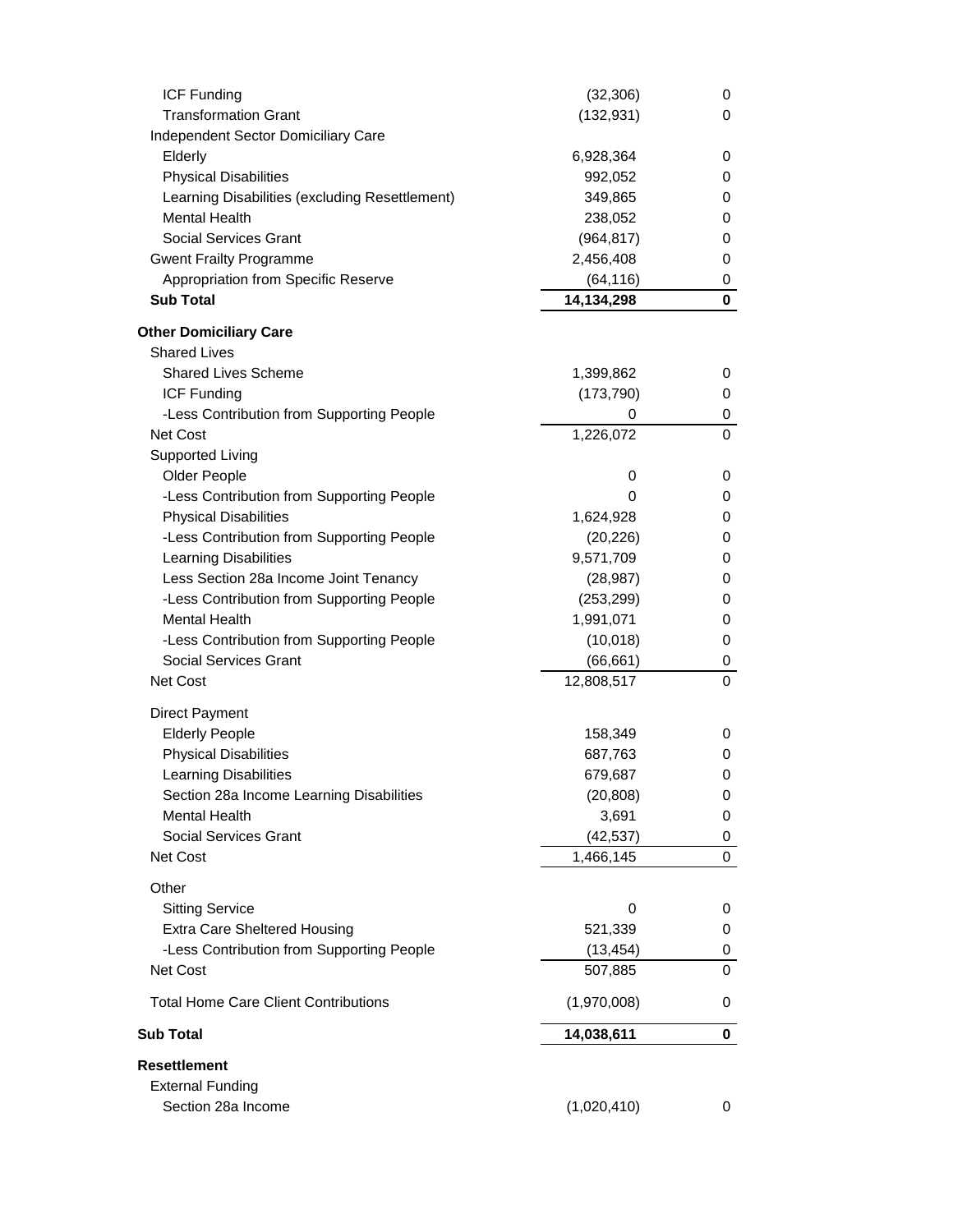| <b>Sub Total</b>                                          | (1,020,410)   | 0      |
|-----------------------------------------------------------|---------------|--------|
| <b>Supporting People (including transfers to Housing)</b> |               |        |
| People Over 55 Years of Age                               | 428,115       | 0      |
| People with Physical and/or Sensory Disabilities          | 47,000        | 0      |
| People with Learning Disabilities                         | 144,531       | 0      |
| People with Mental Health issues                          | 1,226,921     | 0      |
| <b>Families Supported People</b>                          | 510,000       | 0      |
| Generic Floating support to prevent homelessness          | 873,600       | 0      |
| Young People with support needs (16-24)                   | 1,044,142     | 0      |
| Single people with Support Needs (25-54)                  | 402,275       | 0      |
|                                                           | 468,100       | 0      |
| Women experiencing Domestic Abuse                         |               |        |
| People with Substance Misuse Issues                       | 413,639       | 0      |
| Alarm Services (including in sheltered/extra care)        | 261,770       | 0      |
| People with Criminal Offending History                    | 112,000       | 0      |
| <b>Contribution to Social Services Schemes</b>            | 370,697       | 0      |
| Newport CC funding transfer                               | (70,000)      | 0      |
| Less supporting people grant                              | (6, 232, 790) | 0      |
| <b>Sub Total</b>                                          | 0             | 0      |
| <b>Services for Children with Disabilities</b>            |               |        |
| <b>Blackwood Resource Centre</b>                          | 324,465       | 0      |
| <b>Residential Care</b>                                   | 357,050       | 0      |
| <b>Foster Care</b>                                        | 482,644       | 0      |
| Preventative and Support - (Section 17 & Childminding)    | 9,631         | 0      |
| <b>Respite Care</b>                                       | 57,214        | 0      |
| <b>Direct Payments</b>                                    | 162,963       | 0      |
| <b>Social Services Grant</b>                              | (4, 532)      | 0      |
| <b>Sub Total</b>                                          | 1,389,435     | 0      |
|                                                           |               |        |
| <b>Other Costs</b>                                        |               |        |
| <b>Telecare Gross Cost</b>                                | 633,756       | 0      |
| Less Client and Agency Income                             | (397, 759)    | 0      |
| -Less Contribution from Supporting People                 | 0             | 0      |
| Agreements with Voluntary Organisations                   |               |        |
| <b>Children with Disabilities</b>                         | 356,801       | 0      |
| Elderly                                                   | 153,472       | 0      |
| <b>Learning Difficulties</b>                              | 62,981        | 0      |
| Section 28a Income                                        | (52,020)      | 0      |
| Mental Health & Substance Misuse                          | 44,527        | 0      |
| MH Capacity Act / Deprivation of Libert Safeguards        | 111,117       | 0      |
| Other                                                     | 56,080        | 0      |
| Provision for Fee Uplifts                                 | 0             | 0      |
| <b>Social Services Grant</b>                              | 0             | 0      |
| Wales Independent Living Expenditure                      | 0             | 0      |
| Gwent Enhanced Dementia Care Expenditure                  | 278,878       | 0      |
| <b>Gwent Enhanced Dementia Care Grant</b>                 | (209, 692)    | 0      |
| Intermediate Care Fund Contribution                       | (69, 186)     | 0      |
| <b>Sub Total</b>                                          | 968,955       | 0      |
| <b>TOTAL ADULT SERVICES</b>                               | 65,962,140    | 18,727 |
|                                                           |               |        |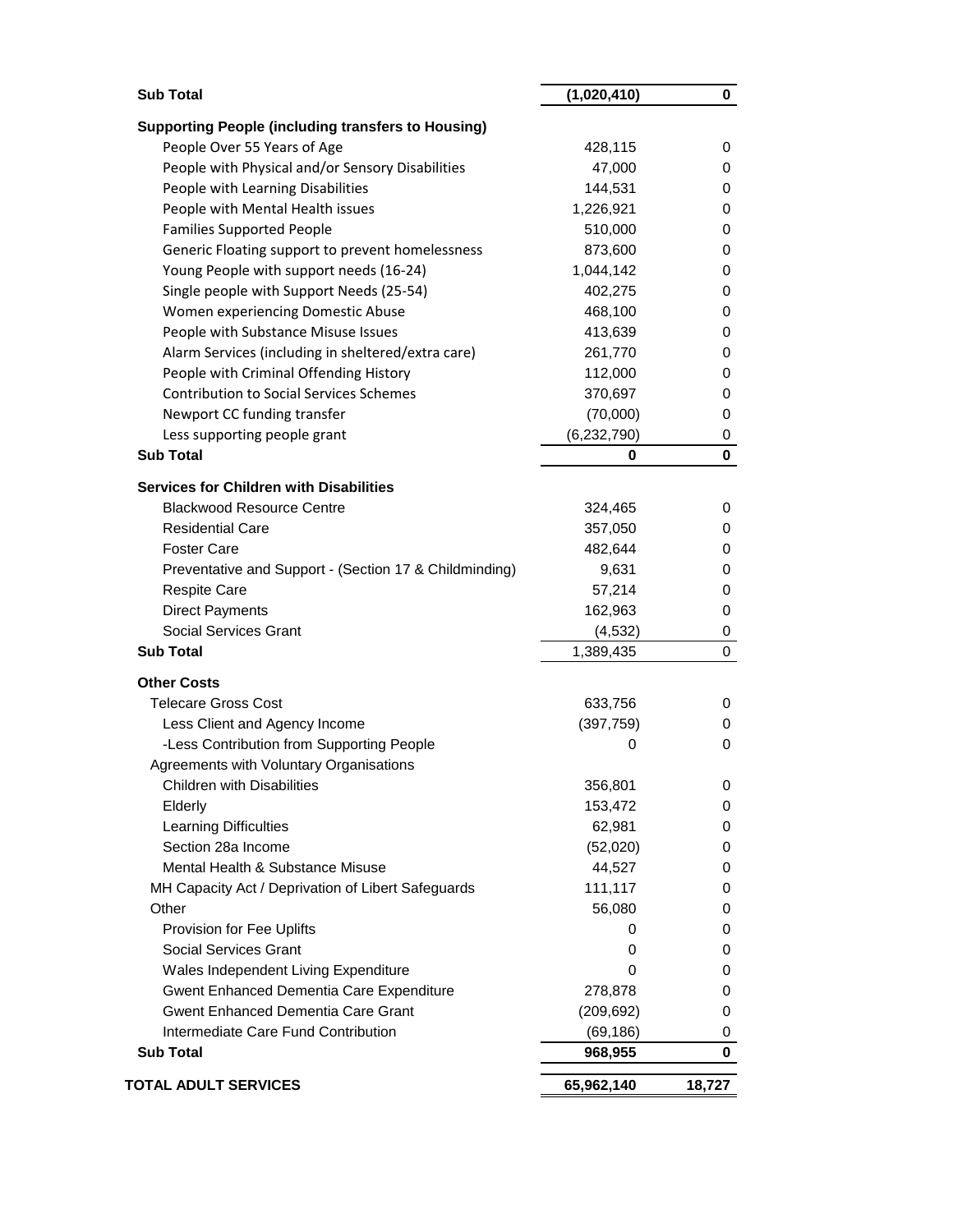## **SERVICE STRATEGY AND BUSINESS SUPPORT**

| <b>Management and Administration</b>      |           |          |
|-------------------------------------------|-----------|----------|
| <b>Policy Development and Strategy</b>    | 175,507   | 0        |
| <b>Business Support</b>                   | 730,215   | 0        |
| <b>Sub Total</b>                          | 905,722   | $\bf{0}$ |
| <b>Office Accommodation</b>               |           |          |
| <b>All Offices</b>                        | 282,478   | 0        |
| Less Office Accommodation Recharge to HRA | (59, 047) | 0        |
| <b>Sub Total</b>                          | 223,431   | 0        |
| <b>Office Expenses</b>                    |           |          |
| <b>All Offices</b>                        | 152,210   | 0        |
| <b>Sub Total</b>                          | 152,210   | 0        |
| <b>Other Costs</b>                        |           |          |
| Training                                  | 330,271   | 0        |
| <b>Staff Support/Protection</b>           | 9,561     | 0        |
| <b>Information Technology</b>             | 32,852    | 0        |
| Management Fees for Consortia             | (51, 869) | 0        |
| Insurances                                | 252,474   | 0        |
| <b>Other Costs</b>                        | 276,610   | 0        |
| <b>Sub Total</b>                          | 849,899   | 0        |
| TOTAL RESOURCING AND PERFORMANCE          | 2,131,262 | 0        |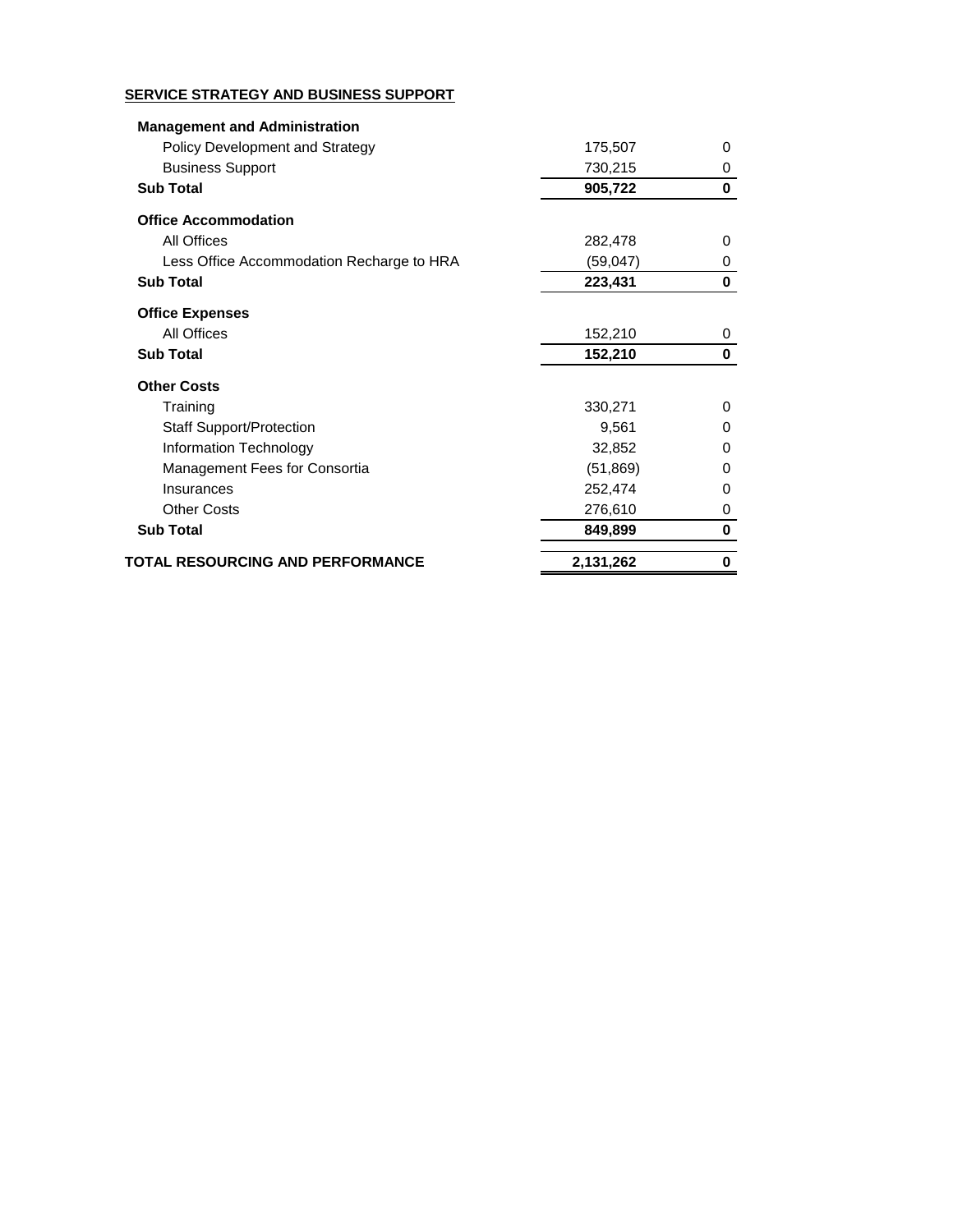## **RT 2020/21 (MONTH 5)**

| 93,236,499                       | 94.170.662 | 934,163                |
|----------------------------------|------------|------------------------|
| 2,131,262                        | 2,054,010  | (77, 252)              |
| 65.980.867                       | 65,605,813 | (375, 054)             |
| 25,124,370                       | 26,510,839 | 1,386,469              |
| £                                | f          | £                      |
| <b>Revised Budget</b><br>2020/21 | Projection | Over/ (Under)<br>Spend |

| 10,826,964  | 10,499,659  | (327, 305) |
|-------------|-------------|------------|
| (245, 779)  | (220, 054)  | 25,725     |
| (527, 367)  | (527, 367)  | 0          |
| (218, 748)  | (197, 236)  | 21,512     |
| (867, 263)  | (867, 263)  | 0          |
| 8,967,807   | 8,687,740   | (280, 067) |
|             |             |            |
| 1,632,272   | 1,374,874   | (257, 398) |
| 4,753,288   | 6,622,510   | 1,869,222  |
| (71, 988)   | (70, 785)   | 1,203      |
| O           | 0           | 0          |
| 6,313,572   | 7,926,598   | 1,613,026  |
|             |             |            |
| 7,083,754   | 7,259,508   | 175,754    |
| (122, 400)  | (64, 920)   | 57,480     |
| 129,321     | 129,321     | 0          |
| 69,572      | 84,840      | 15,268     |
| 369,200     | 369,200     | 0          |
| 496,503     | 496,503     | 0          |
| 8,025,950   | 8,274,452   | 248,502    |
|             |             |            |
| 395,152     | 395,152     | 0          |
| 395,152     | 395,152     | 0          |
|             |             |            |
|             |             |            |
| 194,100     | 191,049     | (3,051)    |
| 2,551,032   | 2,551,032   | 0          |
| (2,697,747) | (2,697,747) | 0          |
| 47,385      | 44,334      | (3,051)    |
|             |             |            |
| 58,989      | 58,989      | 0          |
| 834,195     | 738,365     | (95, 830)  |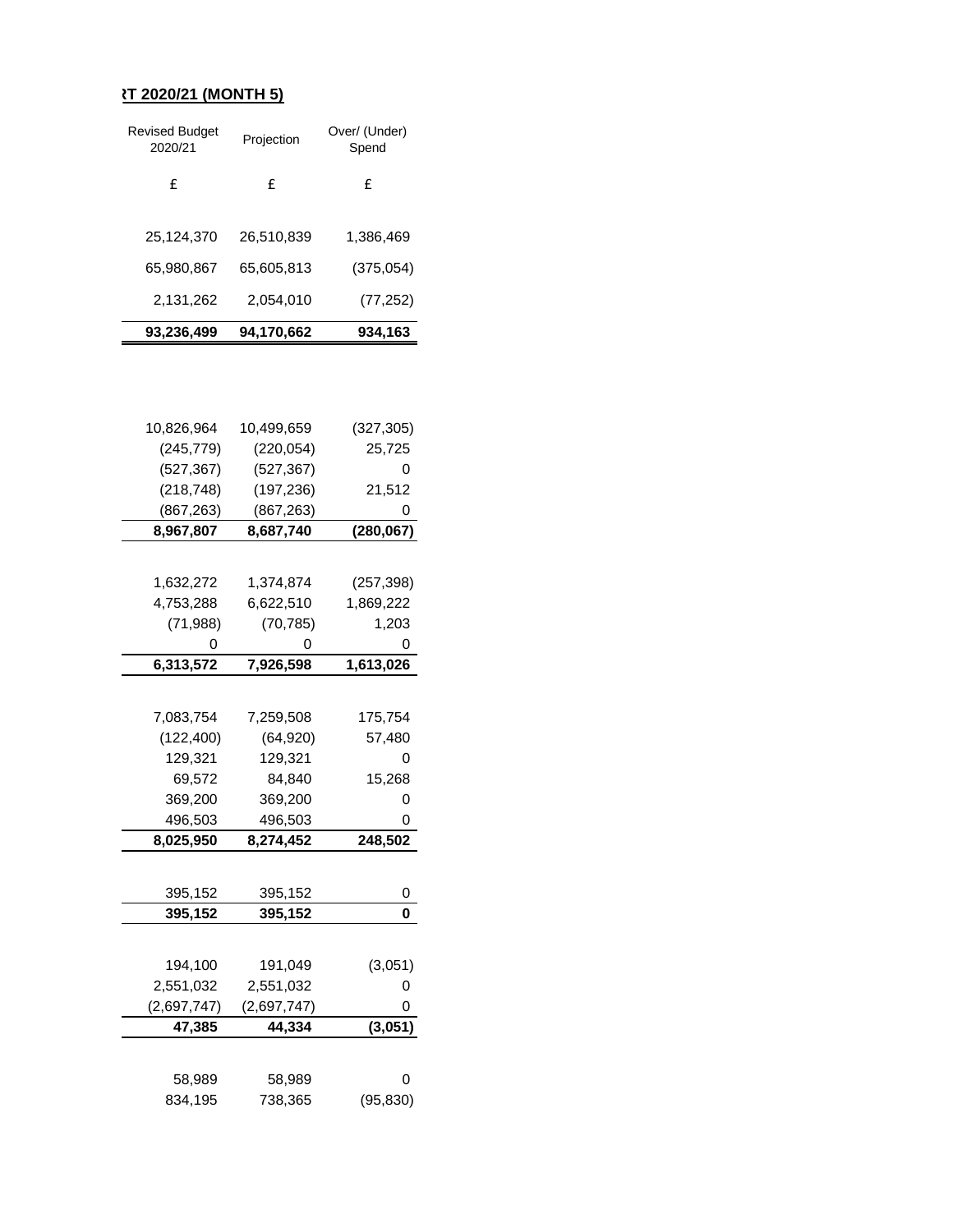| 456,637       | 362,648       | (93, 989)  |
|---------------|---------------|------------|
| (100,000)     | (100,000)     | 0          |
| 263,485       | 248,528       | (14, 957)  |
| (138, 802)    | (125, 967)    | 12,835     |
| 1,374,504     | 1,182,563     | (191,941)  |
| 25,124,370    | 26,510,839    | 1,386,469  |
|               |               |            |
|               |               |            |
|               |               |            |
| 130,914       | 135,993       | 5,079      |
| 342,783       | 331,005       | (11, 778)  |
| (293, 267)    | (309, 127)    | (15,860)   |
| 682,758       | 695,042       | 12,284     |
| (17, 175)     | (17, 175)     | 0          |
| 2,286,252     | 2,275,734     | (10, 518)  |
| (44, 747)     | (44, 747)     | 0          |
| 2,674,266     | 2,760,959     | 86,693     |
| (22, 493)     | (22, 493)     | 0          |
| 402,505       | 420,861       | 18,356     |
| (254, 781)    | (254, 781)    | 0          |
| 844,529       | 848,697       | 4,168      |
| (256, 273)    | (191, 359)    | 64,914     |
| (44, 253)     | (44, 253)     | 0          |
| 1,390,776     | 1,470,145     | 79,369     |
| 0             | 0             | 0          |
| (94, 769)     | (94, 769)     | 0          |
| 343,951       | 314,811       | (29, 140)  |
| 276,994       | 276,994       | 0          |
| 0             | (138, 250)    | (138, 250) |
| 0             | 0             | 0          |
| 8,347,970     | 8,413,287     | 65,317     |
|               |               |            |
| 6,773,905     | 6,663,609     | (110, 296) |
| (92, 563)     | (92, 563)     | 0          |
| (2, 230, 000) | (2, 413, 454) | (183, 454) |
| (115, 350)    | (115, 350)    | O          |
| (55, 161)     | (57, 105)     | (1, 944)   |
| 4,280,831     | 3,985,136     | (295, 695) |
|               |               |            |
| 2,764,023     | 2,378,483     | (385, 540) |
| (89, 641)     | (89, 641)     | 0          |
| (41, 319)     | (41, 206)     | 113        |
| (336, 671)    | (366, 577)    | (29,906)   |
| 2,296,392     | 1,881,060     | (415, 332) |
| 6,577,223     | 5,866,196     | (711, 027) |
|               |               |            |

10,970,457 10,907,022 (63,435)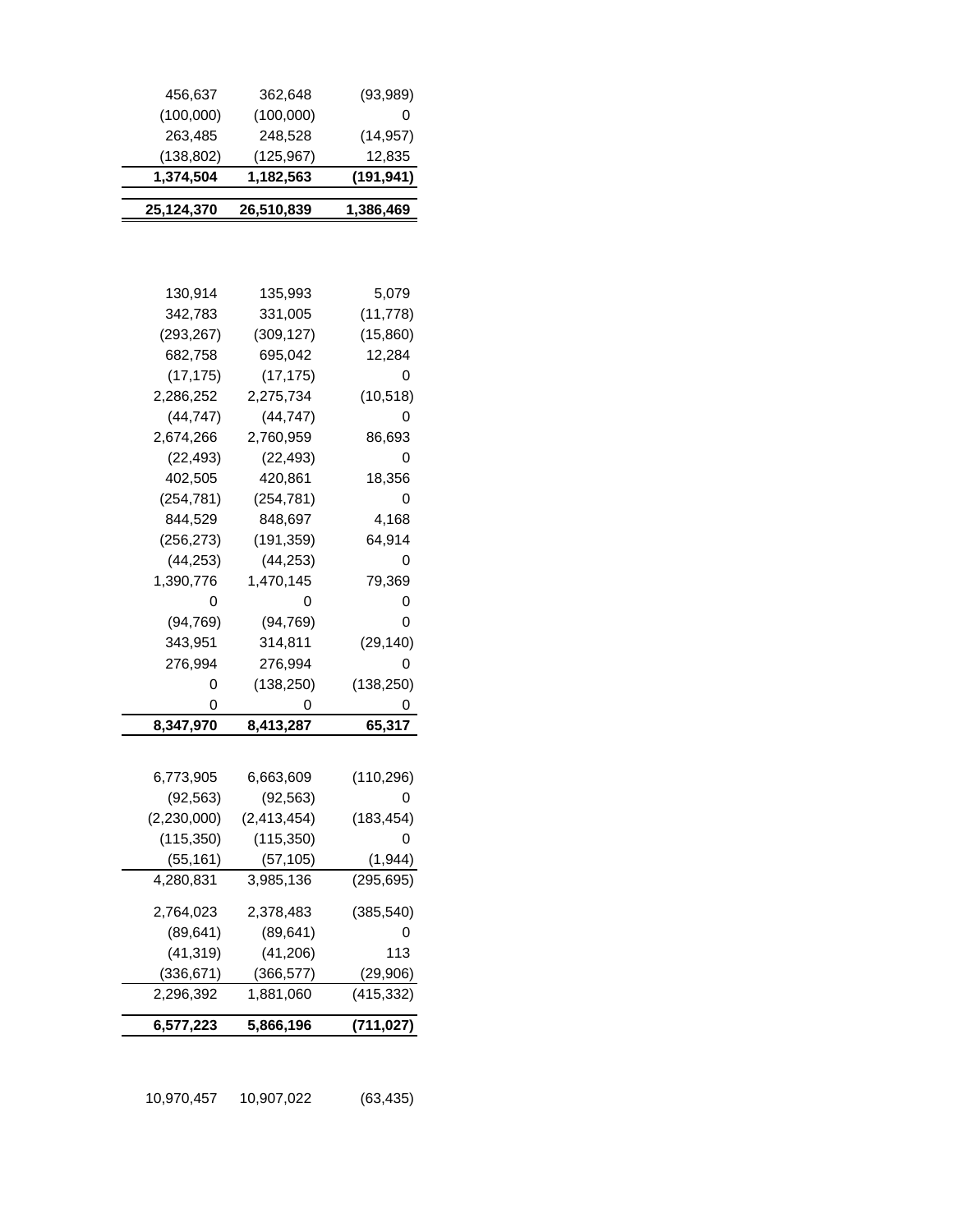| (303, 428) | (303, 428) | 0               |
|------------|------------|-----------------|
| (151,063)  | (151,063)  | 0               |
| 469,988    | 474,926    | 4,938           |
| 3,539,313  | 3,458,211  | (81, 102)       |
| 759,512    | 945,873    | 186,361         |
| 61,341     | 46,409     | (14, 932)       |
| (621, 424) | (621, 424) | O               |
| 14,724,696 | 14,756,526 | 31,830          |
|            |            |                 |
|            |            |                 |
| 259,125    | 259,125    | 0               |
| 40,959     | 40,959     | 0               |
| 42,853     | 7,714      | (35, 139)       |
| 16,937     | 1,604      | (15, 333)       |
| 42,023     | 0          | (42, 023)       |
| 401,897    | 309,402    | (92,495)        |
| 15,126,593 | 15,065,928 | (60, 665)       |
|            |            |                 |
|            |            |                 |
| 650,970    | 574,209    | (76, 761)       |
| (16, 869)  | (14, 709)  | 2,160           |
| 2,884,977  | 2,683,971  | (201,006)       |
| (20, 691)  | (29, 166)  | (8, 475)        |
| (24, 986)  | (25, 356)  | (370)           |
| 770,358    | 678,587    | (91, 771)       |
| (87, 100)  | (87, 100)  | 0               |
| (81, 366)  | (81, 366)  | 0               |
| 4,075,293  | 3,699,071  | (376, 222)      |
|            |            |                 |
| 21,603     | 33,514     | 11,911          |
| 106,284    | 87,716     | (18, 568)       |
| 1,354,252  | 1,293,548  | (60, 704)       |
| (72, 659)  | (72, 659)  | 0               |
| 76,815     | 11,070     | (65, 745)       |
| 1,486,295  | 1,353,189  | (133, 106)      |
|            |            |                 |
|            |            |                 |
| 70,410     | 66,100     | <u>(4,</u> 310) |
| 70,410     | 66,100     | (4, 310)        |
|            |            |                 |
| 657,818    | 654,899    | (2,919)         |
| (100,000)  | (100,000)  | 0               |
| 221,208    | 221,208    | 0               |
| 7,168      | 5,180      | (1,988)         |
| 786,194    | 781,287    | (4, 907)        |
|            |            |                 |
|            |            |                 |
|            | 4,230,293  |                 |
| 4,431,686  |            | (201, 393)      |
| (67, 959)  | (67, 959)  | 0               |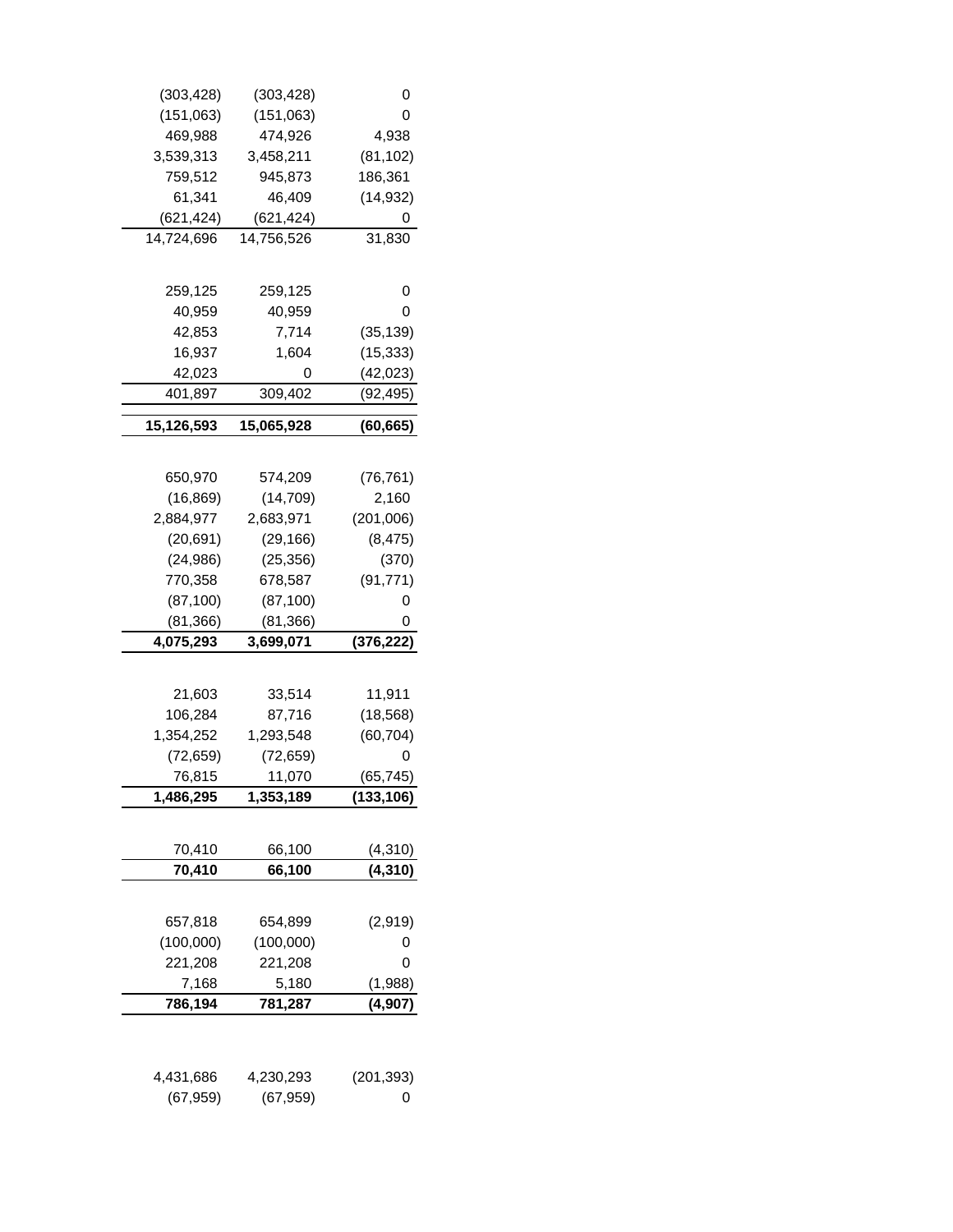| (32, 306)   | (32, 306)   | O          |
|-------------|-------------|------------|
| (132, 931)  | (97, 594)   | 35,337     |
|             |             |            |
| 6,928,364   | 7,623,456   | 695,092    |
| 992,052     | 1,032,156   | 40,104     |
| 349,865     | 335,795     | (14,070)   |
| 238,052     | 209,284     | (28, 768)  |
| (964, 817)  | (1,016,687) | (51, 870)  |
| 2,456,408   | 2,409,591   | (46, 817)  |
| (64, 116)   | (64,116)    | 0          |
| 14,134,298  | 14,561,912  | 427,614    |
|             |             |            |
| 1,399,862   | 1,471,424   | 71,562     |
| (173, 790)  | (173, 790)  | 0          |
| 0           | 0           | 0          |
| 1,226,072   | 1,297,634   | 71,562     |
|             |             |            |
| 0           | 79,800      | 79,800     |
| 0           | (2, 457)    | (2, 457)   |
| 1,624,928   | 1,731,530   | 106,602    |
| (20, 226)   | (17, 896)   | 2,330      |
| 9,571,709   | 9,786,395   | 214,686    |
| (28, 987)   | (28, 987)   | 0          |
| (253, 299)  | (246, 499)  | 6,800      |
| 1,991,071   | 1,868,689   | (122, 382) |
| (10,018)    | (9,628)     | 390        |
| (66, 661)   | (66, 661)   | 0          |
| 12,808,517  | 13,094,285  | 285,768    |
|             |             |            |
| 158,349     | 110,083     | (48, 266)  |
| 687,763     | 734,374     | 46,611     |
| 679,687     | 686,245     | 6,558      |
| (20, 808)   | (20, 808)   | 0          |
| 3,691       | 2,829       | (862)      |
| (42, 537)   | (42, 537)   | 0          |
| 1,466,145   | 1,470,186   | 4,041      |
|             |             |            |
|             |             |            |
| 0           | 0           | 0          |
| 521,339     | 526,078     | 4,739      |
| (13, 454)   | (13, 454)   | 0          |
| 507,885     | 512,624     | 4,739      |
| (1,970,008) | (1,970,008) | 0          |
| 14,038,611  | 14,404,721  | 366,110    |
|             |             |            |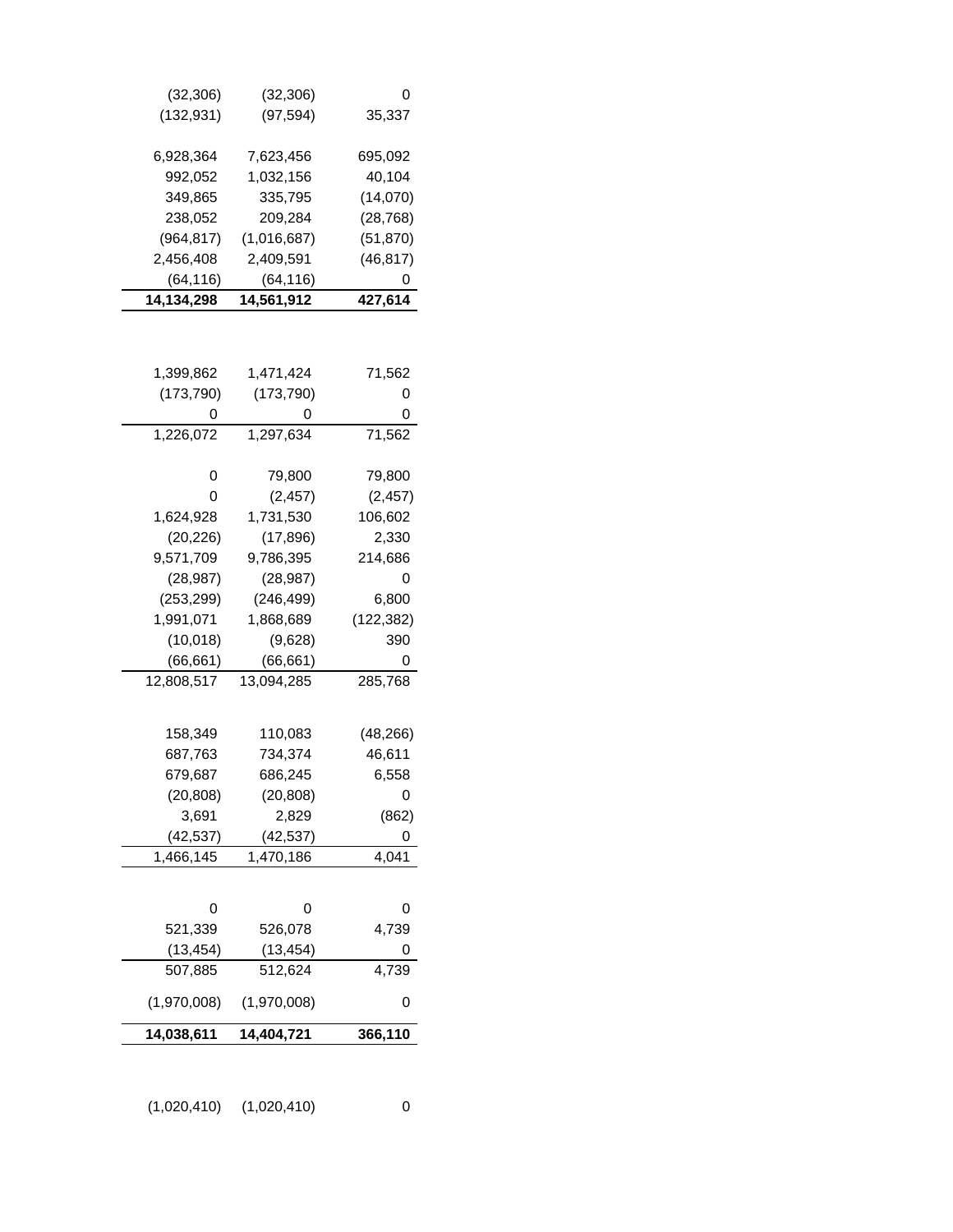| (1,020,410)   | (1,020,410)   | 0          |
|---------------|---------------|------------|
|               |               |            |
| 428,115       | 432,031       | 3,916      |
| 47,000        | 36,786        | (10, 214)  |
| 144,531       | 136,627       | (7,904)    |
| 1,226,921     | 1,206,276     | (20, 645)  |
| 510,000       | 515,510       | 5,510      |
| 873,600       | 832,371       | (41, 229)  |
| 1,044,142     | 1,056,423     | 12,281     |
| 402,275       | 416,195       | 13,920     |
| 468,100       | 488,237       | 20,137     |
| 413,639       | 426,551       | 12,912     |
| 261,770       | 259,903       | (1,867)    |
| 112,000       | 136,593       | 24,593     |
| 370,697       | 359,286       | (11, 411)  |
| (70,000)      | (70,000)      | 0          |
| (6, 232, 790) | (6, 232, 790) | 0          |
| 0             | (0)           | (0)        |
|               |               |            |
| 324,465       | 379,249       | 54,784     |
| 357,050       | 378,678       | 21,628     |
| 482,644       | 465,005       | (17, 639)  |
| 9,631         | 9,631         | 0          |
| 57,214        | 58,038        | 824        |
| 162,963       | 160,546       | (2, 417)   |
| (4, 532)      | (4, 532)      | 0          |
| 1,389,435     | 1,446,616     | 57,181     |
|               |               |            |
| 633,756       | 642,167       | 8,411      |
| (397, 759)    | (397, 759)    | υ          |
| 0             | 0             | 0          |
|               |               |            |
| 356,801       | 356,801       | 0          |
| 153,472       | 153,775       | 303        |
| 62,981        | 60,904        | (2,077)    |
| (52,020)      | (52,020)      | 0          |
| 44,527        | 44,221        | (306)      |
| 111,117       | 103,746       | (7, 371)   |
| 56,080        | 56,080        | 0          |
| 0             | 0             | 0          |
| 0             | 0             | 0          |
| 0             | 0             | 0          |
| 278,878       | 278,878       | 0          |
| (209, 692)    | (209, 692)    | 0          |
| (69, 186)     | (69, 186)     | 0          |
| 968,955       | 967,915       | (1,040)    |
| 65,980,867    | 65,605,813    | (375, 054) |